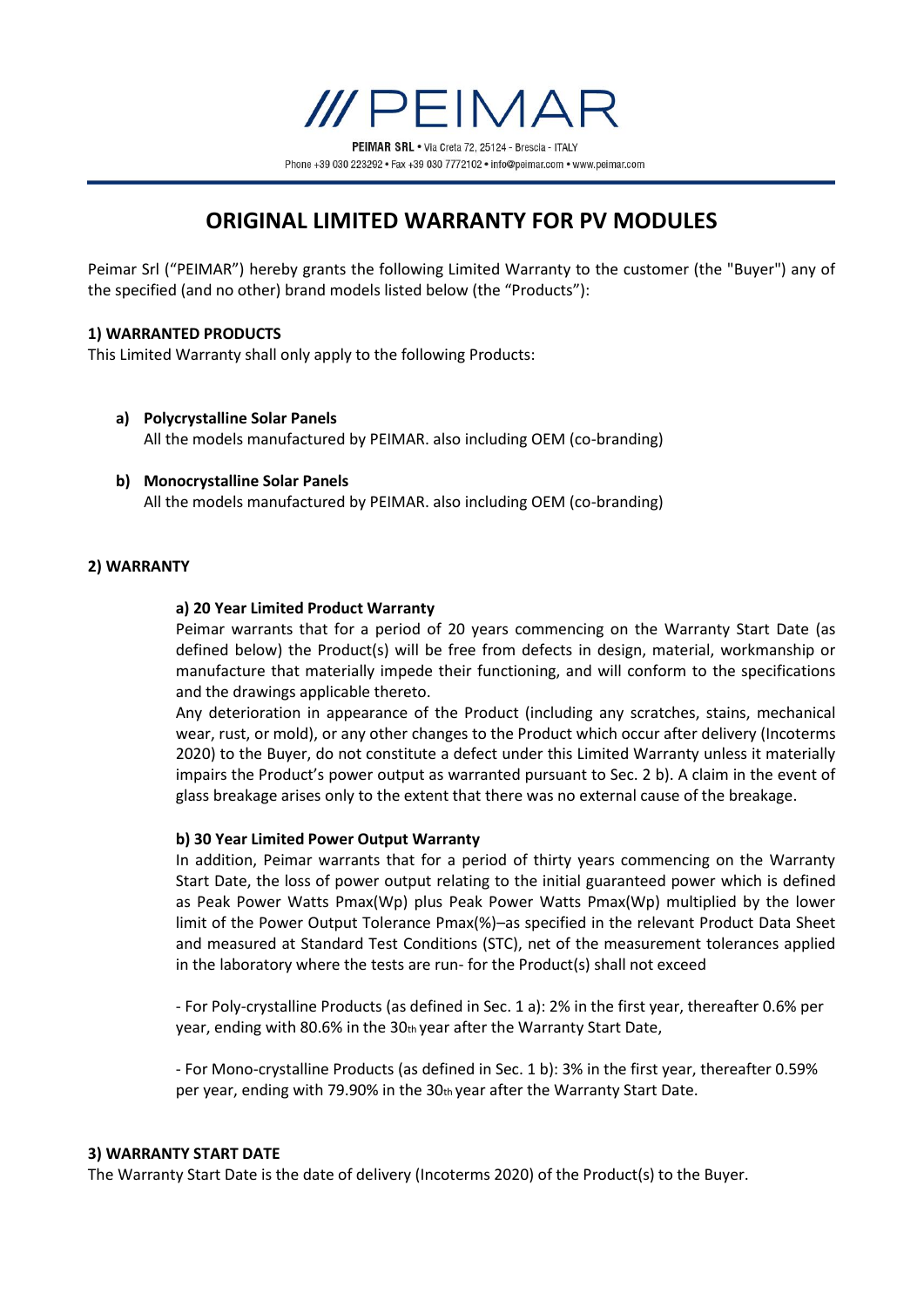

#### **4) EXCLUSIONS AND LIMITATIONS**

The aforementioned "Limited Warranty" does not apply to any Products which have been subjected to

- a) Failure to pay the purchase price towards Peimar or its subsidiaries which have put the modules on the market provided that (i), the payment was due and (ii) the Buyer who has obtained the modules from Peimar or one of its distributors (Direct Customer) is not entitled to withhold the purchase price or parts of the purchase price. Peimar must inform the Buyer about the nonpayment and provide the name and the full address of the Direct Customer which has failed to pay the modules. In case that Peimar can reject the claim under this warranty based on this provision, the Buyer can deposit the amount not paid in order to trigger the warranty claims;
- b) Failure to comply with Peimar's installation manual applicable during the Validity of this Limited Warranty pursuant to Sec 10;
- c) Service by service technicians who are not qualified under the relevant law and/or applicable regulations at the place of installation;
- d) The Product's type, nameplate or module serial number is changed, erased or made illegible (other than by any act or omission of Peimar);
- e) The Product's installation on mobile units (except photovoltaic tracking system), such as vehicles, ships or offshore-structures;
- f) Exposure to voltage in excess to the maximum system voltage or power surges;
- g) Defective components in the construction on which the module is mounted;
- h) exposure to mold discoloration or similar external effects;
- i) exposure to any of the following: extreme thermal or environmental conditions or rapid changes in such conditions, corrosion, oxidation, unauthorized modifications or connections, unauthorized opening, servicing by use of unauthorized spare parts, accident, force of nature (such as lightning strike, earthquake), influence from chemical products or other acts beyond Peimar's reasonable control (including damage by fire, flood, etc.);

#### **5) REPAIR, REPLACEMENT OR REFUND REMEDY**

- a) As Buyer's sole and exclusive remedy under this Limited Warranty Peimar will, at its sole discretion, either, with regard to the applicable:
	- i. refund the purchase price of the relevant Product(s) annually reduced by a linear depreciation, taking into account an anticipated life time of 30 years; or
	- ii. repair the defective Product(s) at no charge (subject to the following paragraph); or
	- iii. replace the defective Product(s) or part thereof by a new or remanufactured equivalent at no charge (subject to the following paragraph).

In the event that Peimar opts for options ii) or iii), Peimar shall bear all insurance and transportation charges (except air freight), customs clearance and any other costs for shipping the repaired or replaced Product(s) to Buyer. The costs and expenses for the removal, installation, return of the defective Product(s) to Peimar or reinstallation shall remain with Buyer.

- a) The warranty period(s) as defined in Sec. 2 a) and b) shall not extend or renew upon the repair or replacement of a defective Product by Peimar. The warranty period for replaced or repaired Product(s) is the remainder of the warranty on the original new Product(s).
- b) All other claims under this Limited Warranty against Peimar shall be excluded. Under this Limited Warranty, Peimar is not responsible for any special, incidental or consequential damages (including loss of profits, harm to goodwill or business reputation, or delay damages) whether such claims are based in contract, warranty, negligence or strict tort. This exclusion applies to the extent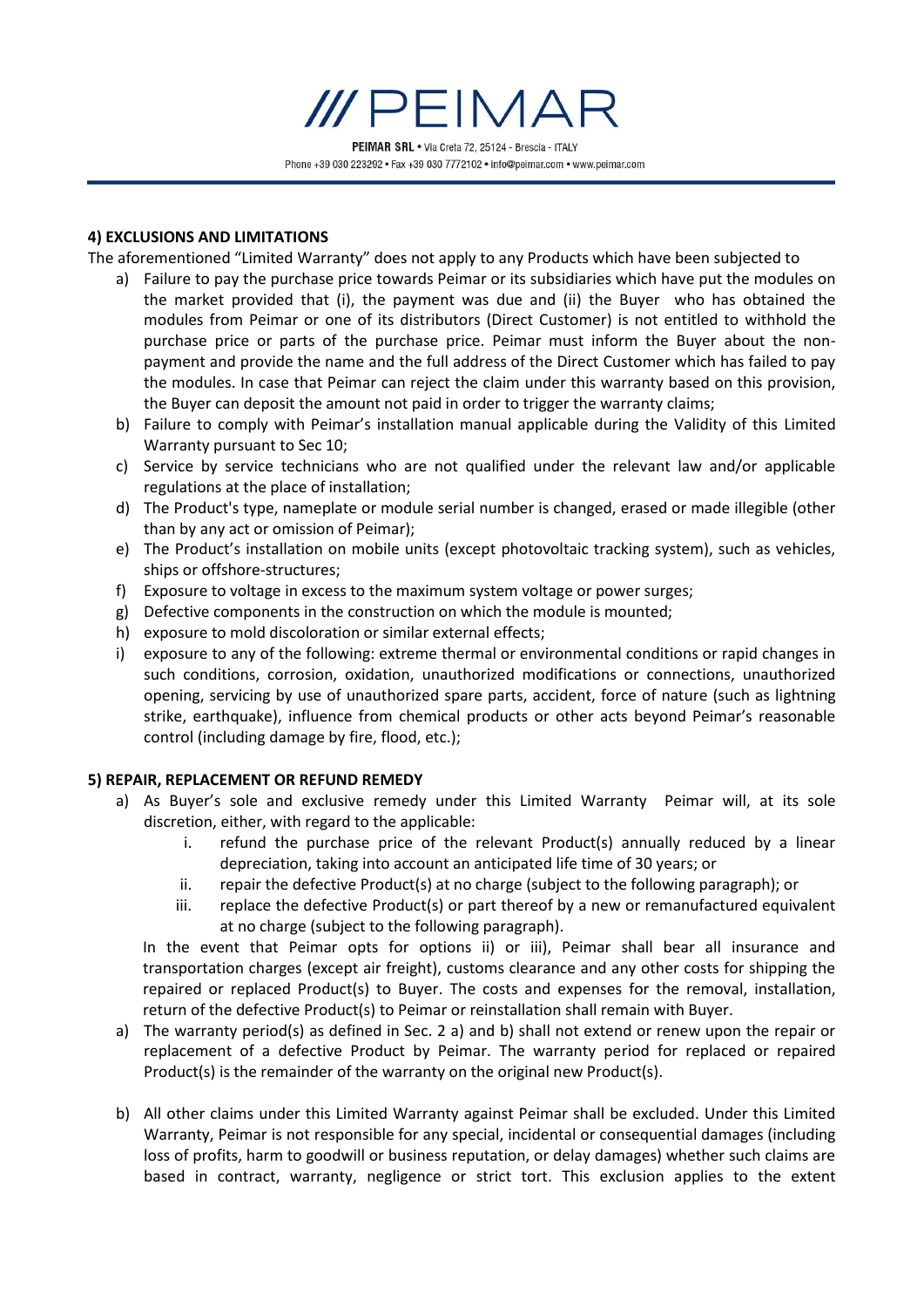

permissible by law, and even if the remedies set forth below herein are deemed to have failed of their essential purpose.

#### **6) RIGHTS AND REMEDIES AGAINST THIRD PARTIES**

This Limited Warranty shall be construed as a separate warranty and independent from any other contractual arrangement with third parties relating to the Product(s). It shall not affect any rights, obligations and remedies of the Buyer, if any, with regard to third parties for defects or non-conformity or non-compliance of the Products, notwithstanding its legal basis. The rights and remedies provided hereunder are in addition to any other rights and remedies against third parties to which Buyer may be entitled by agreements with such third parties or by law.

#### **7) CLAIMS PROCEDURE, NOTICE PERIODS, EXPIRATION OF WARRANTY CLAIMS AND LIMITATIONS.**

a) Buyer shall notify Peimar under this Limited Warranty using Peimar's Customer Service Portal at the web address http://www.peimar.com/ww/contact/; alternatively by letter or fax to:

| <b>Europe and other locations</b><br><b>Customer Support</b> | North, Central and South America<br><b>Customer Support</b> |
|--------------------------------------------------------------|-------------------------------------------------------------|
|                                                              |                                                             |
| Via Creta 72                                                 | 100 Horizon Center Blyd                                     |
| 25124 Brescia - Italy                                        | Hamilton NJ 08691 USA                                       |
| T+39 030223292                                               | T. +1 609 528 5686                                          |
| F+39 0307772102                                              | info@peimar.com                                             |
| info@peimar.com                                              |                                                             |

specifying each alleged claim including evidence of the claims and the serial numbers of the Product(s) at issue.

- b) Any dispute on technical facts relating to claims brought under this Limited Warranty for defects of Products shall be determined by expert determination. Peimar and the Buyer will, at the Buyer's cost, appoint as independent expert and appraiser a researcher from TÜV or from another accredited organization ("Technical Expert"). The determination by such Technical Expert shall be final, conclusive, binding and enforceable in any proceeding brought hereunder. The Technical Expert shall (i) act as an expert; (ii) allow the parties a reasonable opportunity to make representations and counter-representations; (iii) take those representations and counterrepresentations into account; and (iv) if required by either party give written reasons for his or her determination.
- c) Any claim for breach of this Limited Warranty must be brought within two (2) months after discovery of the breach.
- d) The return of any defective Product(s) will not be accepted unless prior written authorization has been given by Peimar .